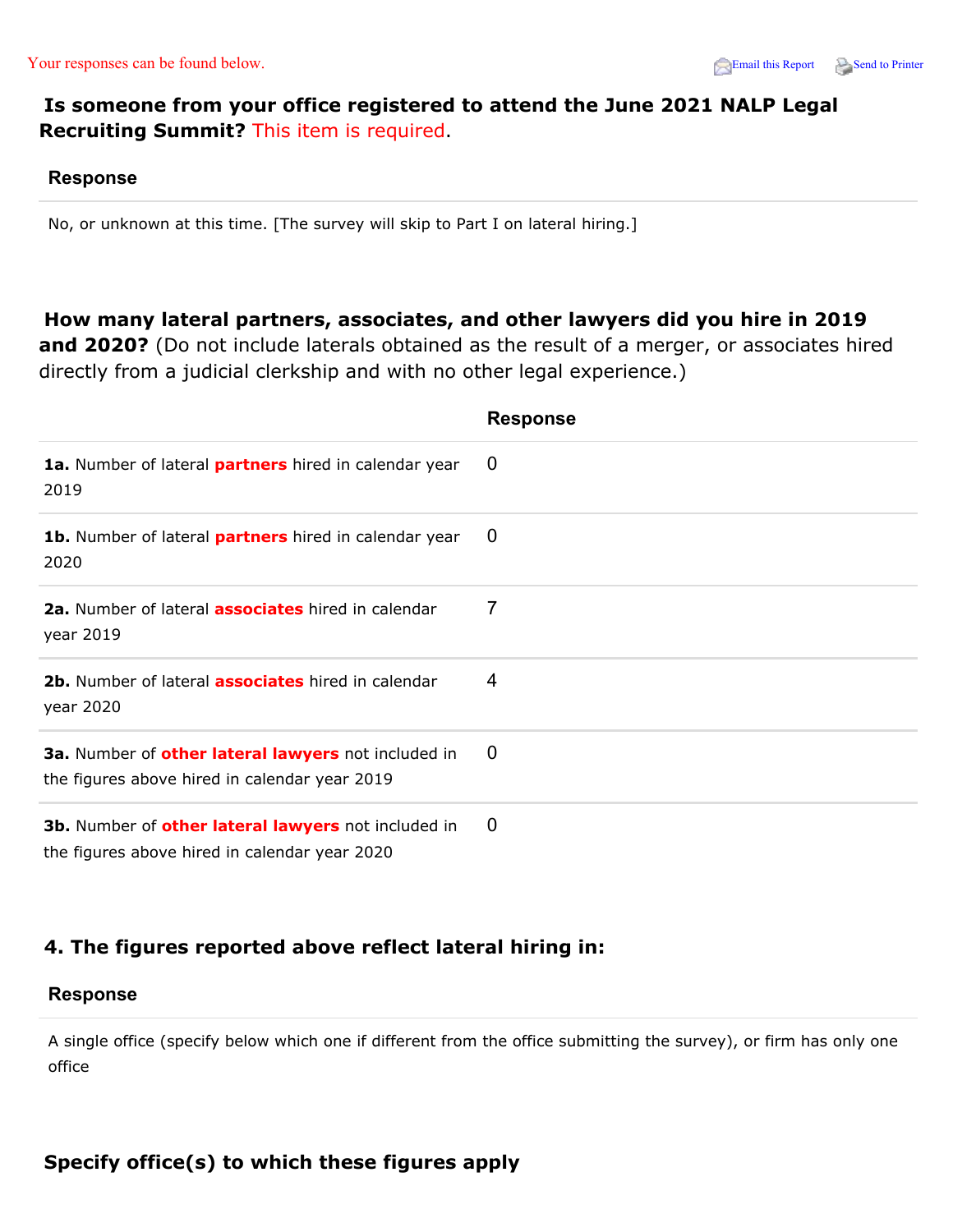**Did your office recruit and interview current second-year or third-year law students in fall 2020 - spring 2021?** *If not, by clicking "No" the survey will skip to the items in Part III: Organizational Demographics. Otherwise, clicking 'Yes' will move the survey to questions about law student recruiting.*

# *This item is required.*

**Response**

Yes

**1. Report the number of schools at which lawyers from your office conducted on-campus interviews (in-person or virtually\*), either for your office specifically or on behalf of other offices as well. If none, enter "0".**

**\*Do not include** any additional schools at which lawyers from other offices of your firm may have recruited on your behalf, or schools at which your interview program was canceled. Also **do not include** schools for which interviews were consortia or job-fair based.

|                                          | <b>Response</b> |
|------------------------------------------|-----------------|
| Recruiting cycle for summer 2020 program | b               |
| Recruiting cycle for summer 2021 program | 6               |

**2. Regardless of which office the screening interview was for, report the total number of screening interviews (for 2Ls and 3Ls) conducted (in-person or virtually) at the schools reported in question #1.**

This figure may include interviews for positions at multiple offices and not just your office.

|                                          | <b>Response</b> |
|------------------------------------------|-----------------|
| Recruiting cycle for summer 2020 program | 104             |
| Recruiting cycle for summer 2021 program | 109             |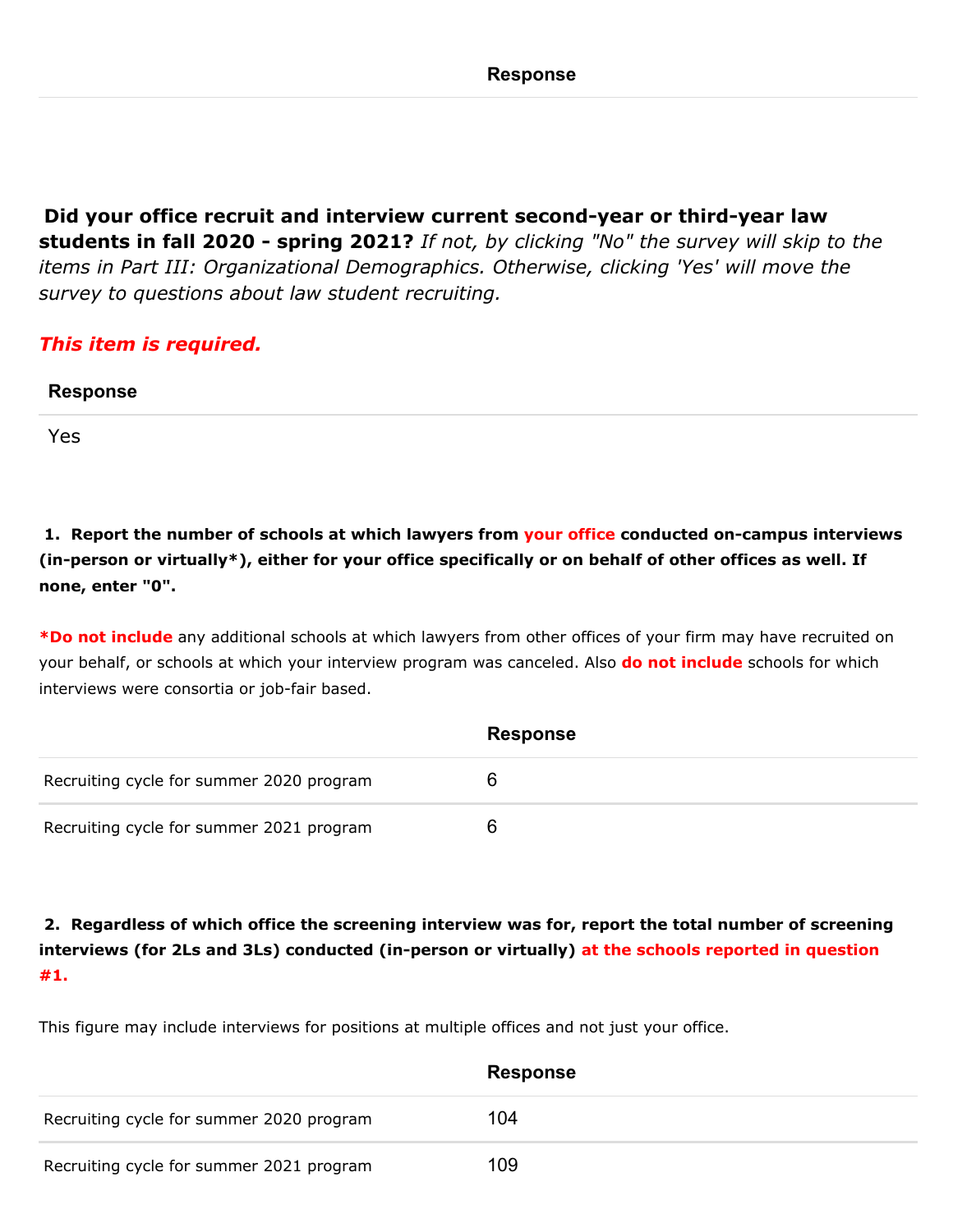# **3. Report the number of job fairs or consortia programs at which lawyers from your office conducted interviews (in-person or virtually). If none, enter "0."**

|                                          | <b>Response</b> |
|------------------------------------------|-----------------|
| Recruiting cycle for summer 2020 program |                 |
| Recruiting cycle for summer 2021 program |                 |

## **4. Regardless of how many offices the lawyers were interviewing on behalf of, do the figures reported in questions #1-3 of this section reflect activity by lawyers from:**

### **Response**

A single office (specify below which one if different from the office submitting the survey) or firm has only one office

#### **Specify offices**

**Response**

#### **5. Will your office be hosting a summer program for 2Ls in 2021 (either virtually or in-person)?**

#### **Response**

Yes *(please complete questions #6-15 in this section)*

#### **6. If yes in question #5, how are you planning to host your 2021 summer program?**

#### **Response**

Have not yet determined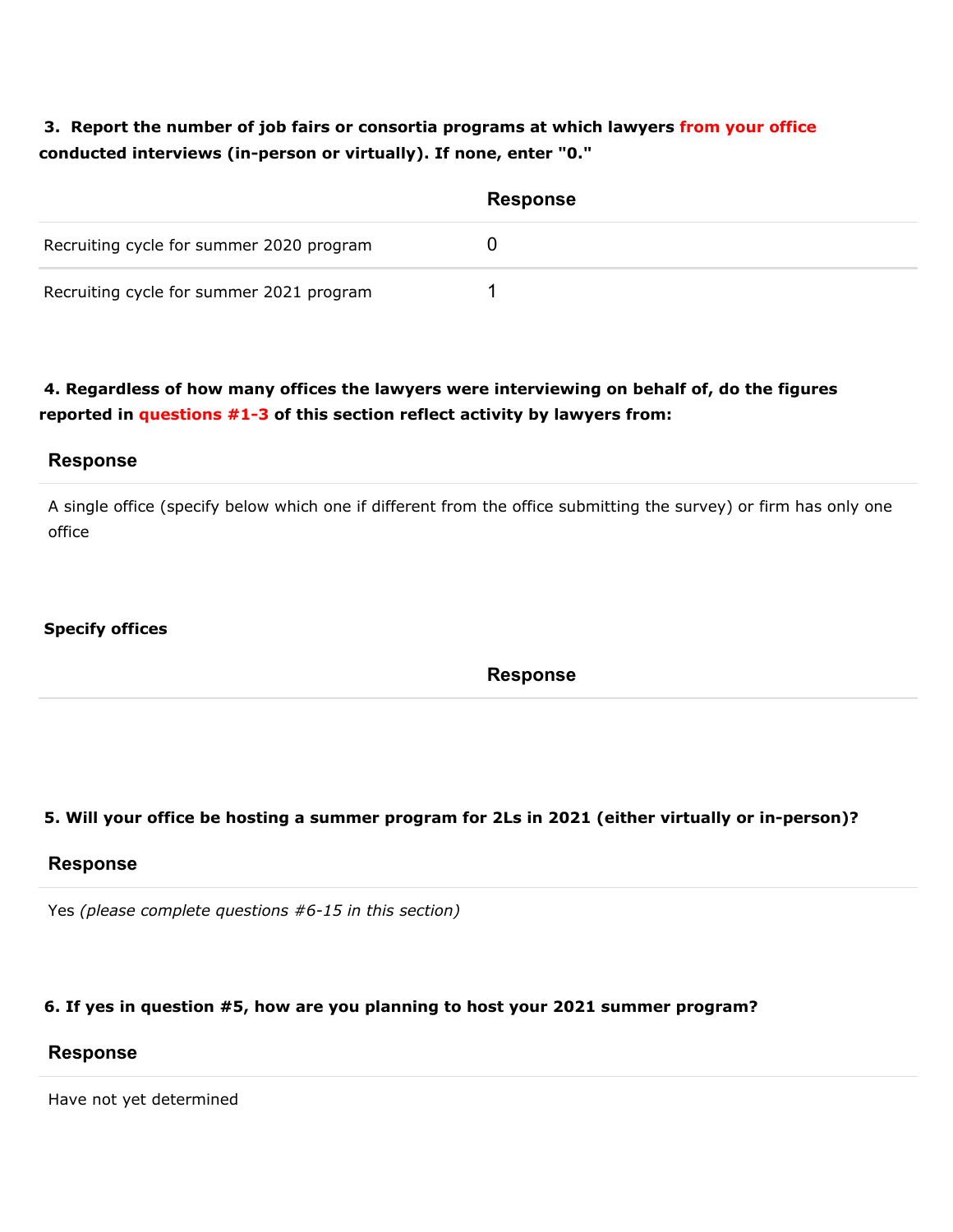#### **Current 2Ls (students graduating in 2022) for summer 2021 program**

|                                                                                                                                                                                             | <b>Response</b> |
|---------------------------------------------------------------------------------------------------------------------------------------------------------------------------------------------|-----------------|
| 7. Number of callback invitations extended<br>[Figures reported in questions #8-10 below should add<br>up to the number reported here. Count each student<br>only once in questions #8-10.] | 46              |
| 8. Number of callback invitations declined [Also]<br>include here any invitations to which you received no<br>response]                                                                     | 6               |
| 9. Number of callback invitations accepted and<br>subsequently canceled [Also include here any<br>students who withdrew after scheduling a callback]                                        | 9               |
| 10. Number of callback interviews conducted                                                                                                                                                 | 31              |
| 11. Number of offers made [Figures reported in<br>questions #12-14 below should add up to the number<br>reported here. Count each student only once in<br>questions $#12-14.7$              | 4               |

**Outcomes as of April 1, 2021** (acceptances, declines, and the number reported as pending or not responding must add up to the total number of offers reported above in question #11)

|                                                              | <b>Response</b> |
|--------------------------------------------------------------|-----------------|
| 12. Number of offers accepted                                | 3               |
| 13. Number of offers declined                                |                 |
| 14. Number of offers with no response or<br>response pending |                 |

**15. How many responses to offers to 2Ls were received in each time period below? Counts should add to the total number of offers reported in question #11 above, and so will include declines as well as acceptances, and any offers to which you did not receive a response, if any. Please enter "0" (zero) if no responses were received in a time period.**

## **Response**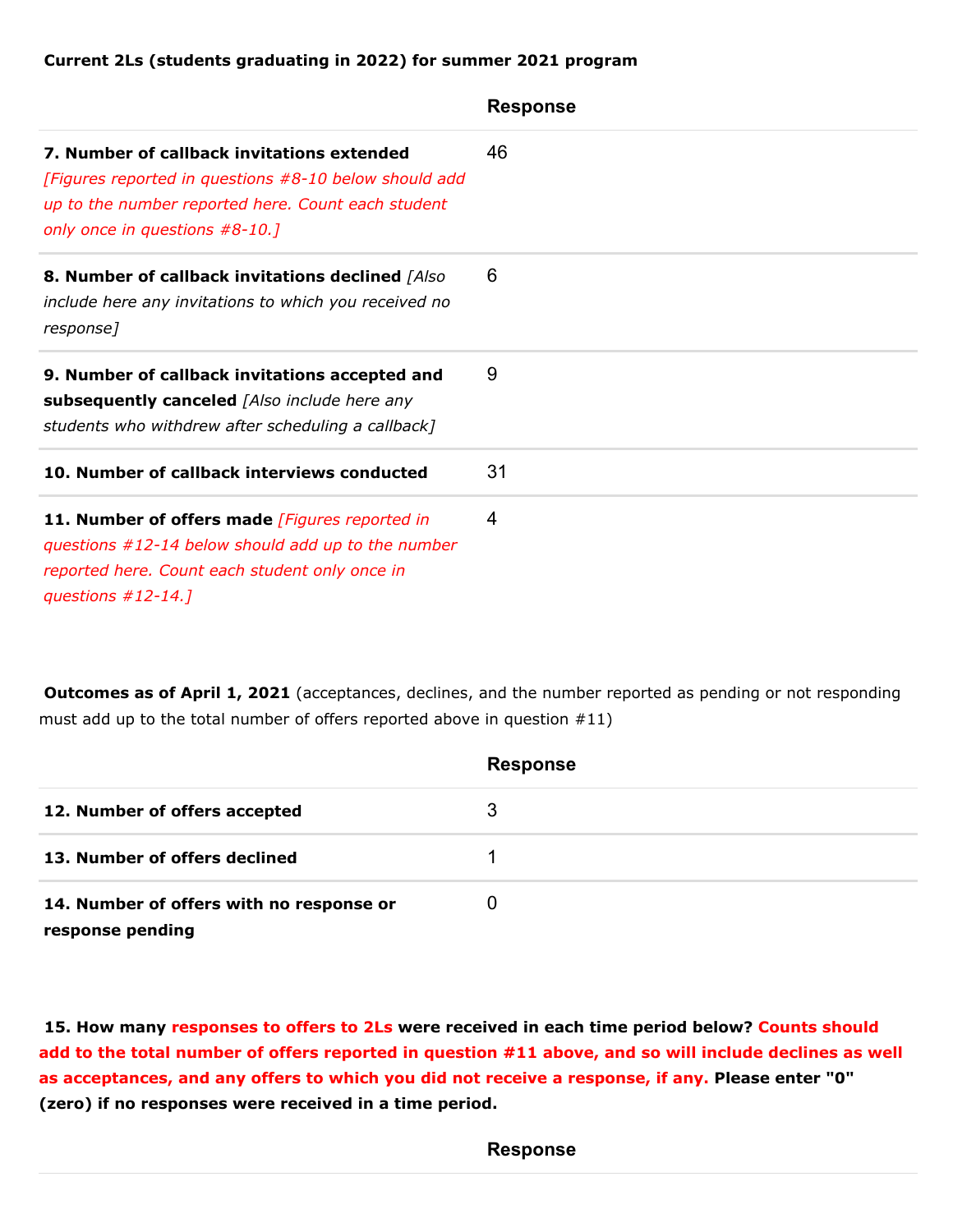| Within 24 hours                                                                                                                    |                  |
|------------------------------------------------------------------------------------------------------------------------------------|------------------|
| Within 2-7 days                                                                                                                    | 2                |
| Within 8-14 days                                                                                                                   | $\boldsymbol{0}$ |
| Within 15-22 days                                                                                                                  | $\boldsymbol{0}$ |
| Beyond 22 days                                                                                                                     | $\boldsymbol{0}$ |
| Never responded or response pending [The figure]<br>reported here should be the same as that reported<br>in question $#14$ above.] | 0                |

## **16. Did your office recruit 3Ls (Class of 2021 students) who had not worked for you previously for associate positions?**

#### **Response**

No *(survey will skip to question #25 in this section)*

## **25. Looking back at the last recruiting cycle, i.e., recruiting for the summer 2020 program, how many offers were made to 2Ls for your summer 2020 program?**

•Do not include 1L (Class of 2022) students whom you may have interviewed in these figures. •Do not include 2L (Class of 2021) students who worked for you previously as a 1L summer associate in these figures.

#### **Response**

4

**26. Did your office make any offers to rising 2L students who had not previously worked for you during their 1L summer for summer 2021 summer associate positions prior to the start of OCI at any of the schools at which you recruit?**

#### **Response**

No *(survey will skip to question #30 in this section)*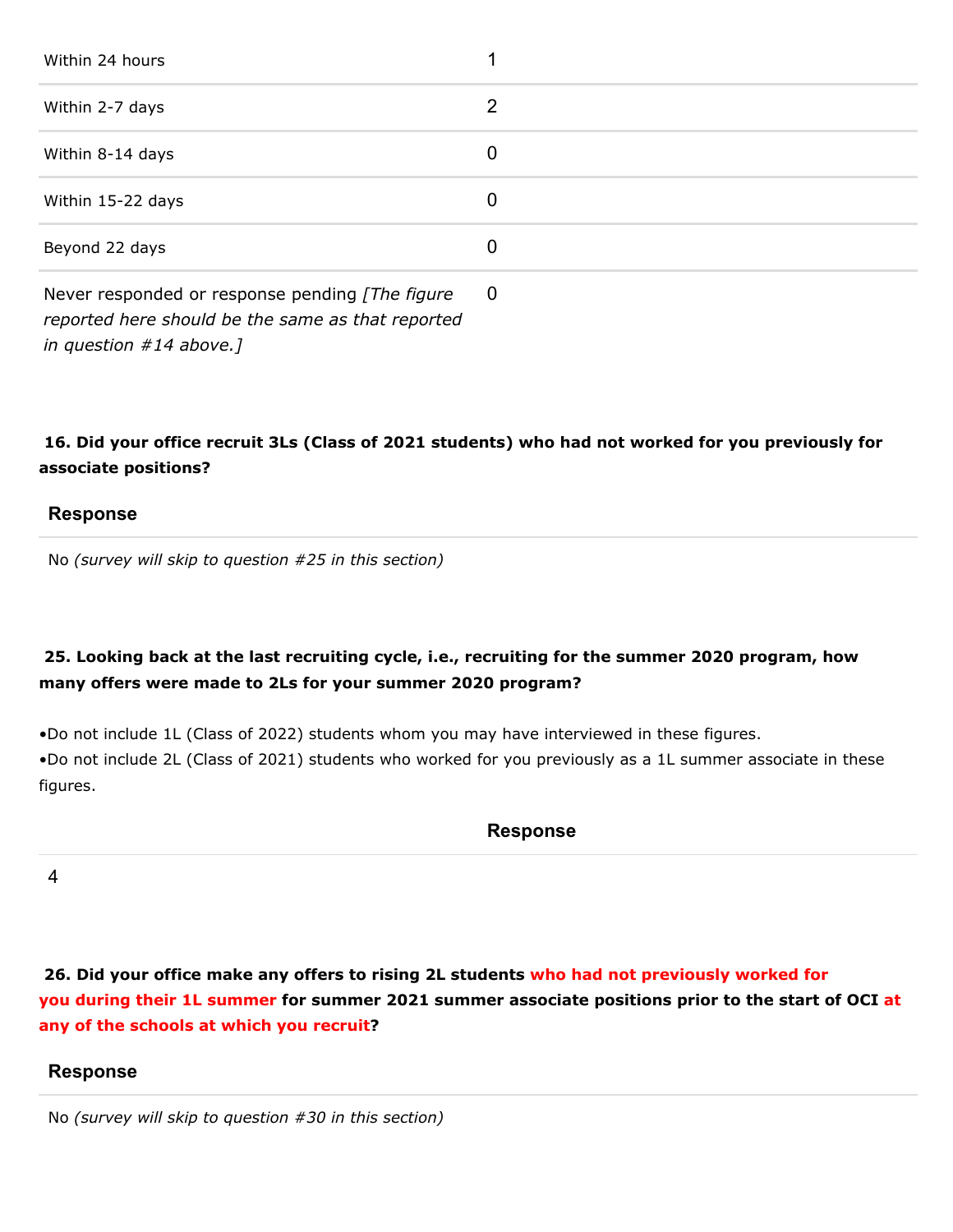## **30. Did your office reach out to any law schools to solicit more 2L candidates after the completion of the school's OCI program?**

### **Response**

No *(survey will skip to question #32 below in this section)*

#### **32. Figures reported above for questions #5-31 of Part II reflect recruiting for:**

### **Response**

A single office (specify below which one if different from the office submitting the survey), or firm has only one office

### **Specify which offices**

**Response**

## **33. Did your office use social media to position your law firm in front of students?**

#### **Response**

Yes *(please complete question #34 below)*

#### **34. If yes in question #33, which social media did you use?** (Check all that apply)

#### **Response**

Twitter,LinkedIn

**35. Did your office/firm use non-interview assessment tools in the recruiting process for your summer 2021 program? Examples include writing assessments, personality assessments, psychometrics, Pymetrics, and Thine.**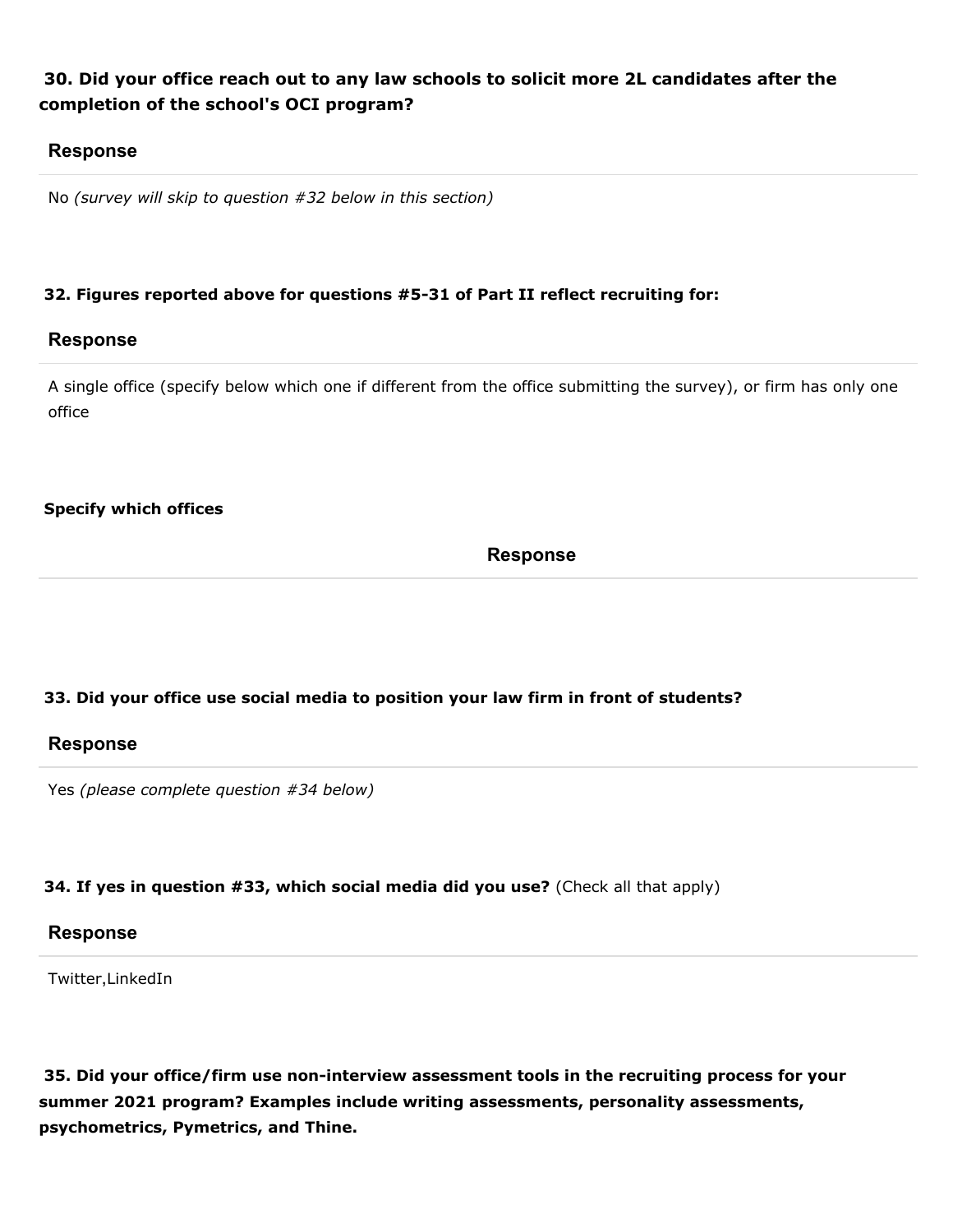No *(survey will skip to Part III)*

Please provide the information requested below so that NALP may check for duplicate information, group responses appropriately for analysis, and follow up if there are questions concerning your data. Organization, city, and state must be completed in order to submit your survey. Unidentified surveys will not be used. [If the survey figures are for multiple offices, enter the location of the office from which the survey was submitted.]

|                                 | <b>Response</b>                 |
|---------------------------------|---------------------------------|
| 1. Organization                 | <b>Olshan Frome Wolosky LLP</b> |
| 2. City                         | New York                        |
| 3. State (2-letter postal code) | <b>NY</b>                       |

|  |  | 4. Firm size for law firms only (# of lawyers): |  |  |  |
|--|--|-------------------------------------------------|--|--|--|
|  |  |                                                 |  |  |  |

#### **Response**

51-100

#### **5. Office size for law firms only (# of lawyers)**

#### **Response**

51-100

#### **6. Use the space below for any comments on any aspects of recruiting.**

**Response**